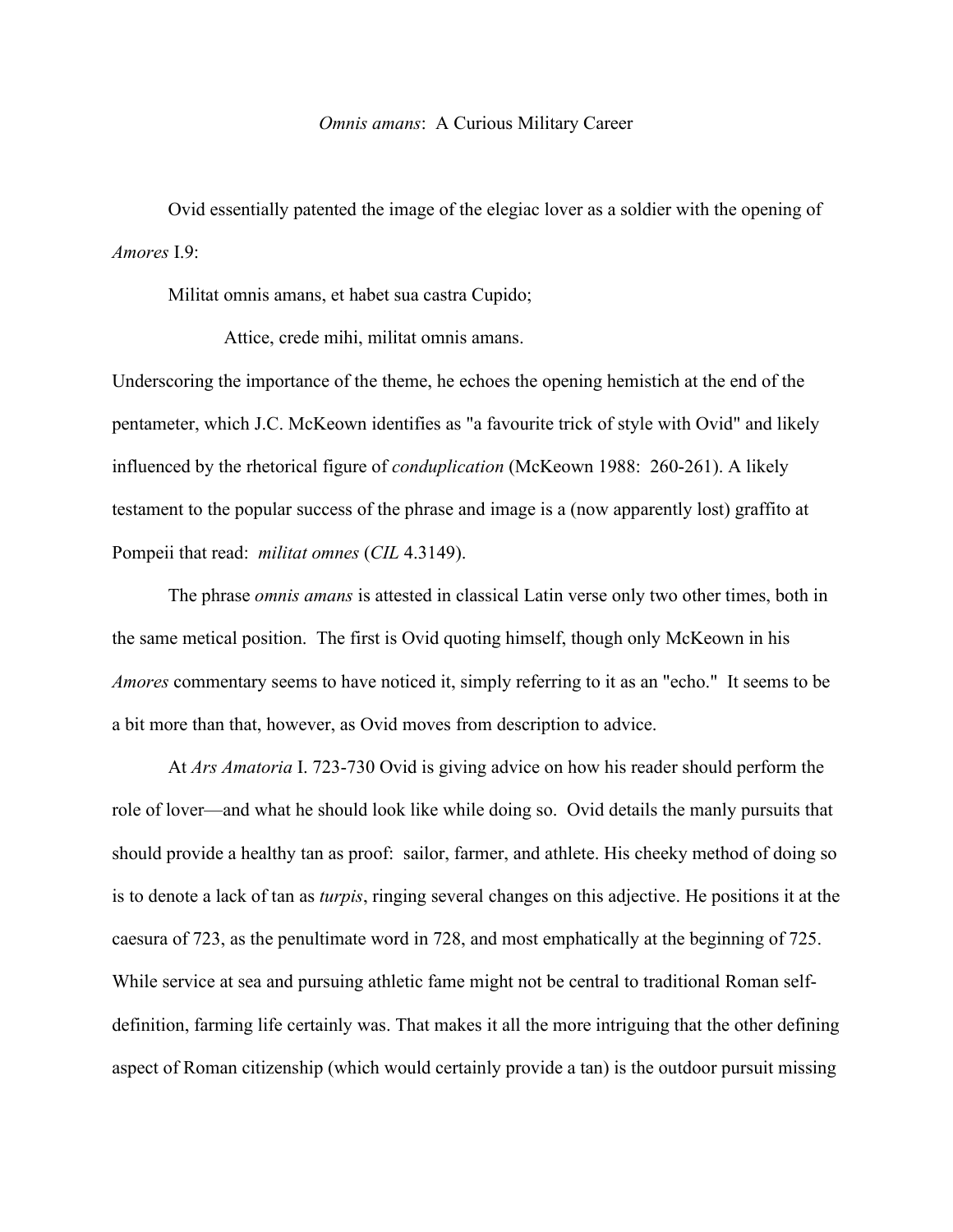here: service as a soldier. The *turpis color* becomes the defining color for the lover in a phrase metrically identical to *Amores* I.9:

palleat omnis amans: hic est color aptus amanti;

hoc decet, hoc stulti non valuisse putant.  $\frac{730}{ }$ By substituting the hortatory verb for the descriptive one, *militat omnis amans* becomes *palleat omnis amans*. Ovid quotes himself without quite quoting himself while defining his amatory pupil in performance as the pale image of the absent soldier on actual campaign.

The one other use of *omnis amans*, again in the same metrical position, performs some remarkable ideological work on the original military image. It comes in *Hymn* 13 of Prudentius's *Peristephanon*, devoted to the martyrdom of St. Cyprian. The opening of the hymn emphasizes both Cyprian's role as martyr as well as teacher and writer. The first words give his origin as Punic (*Punica terra tulit*, 1), positioning him perhaps among Rome's traditional enemies but then as truly belonging to the Roman *patria* by love and language (*amore et ore noster*, 3). This amatory heritage might seem quite general, but the conclusion of the opening section enacts the fusion of the Roman and Christian identity (7-8):

dum liber ullus erit, dum scrinia sacra litterarum,

te leget omnis amans Christum, tua, Cypriane, discet.

(text Thompson 1953, cf. Lavarenne 1963)

The hyperbolic conclusion here is that as long as written literature lasts (*dum liber ullus erit*), every lover of Christ will read Cyprian. As Michael Roberts (1993: 122) notes, "The prophecy of immortality for Cyprian's writings … takes a form that recalls the claims of pagan poets for the survival of their own works," going on to cite the most familiar topos of Horace *Odes* 3.30.8- 9.